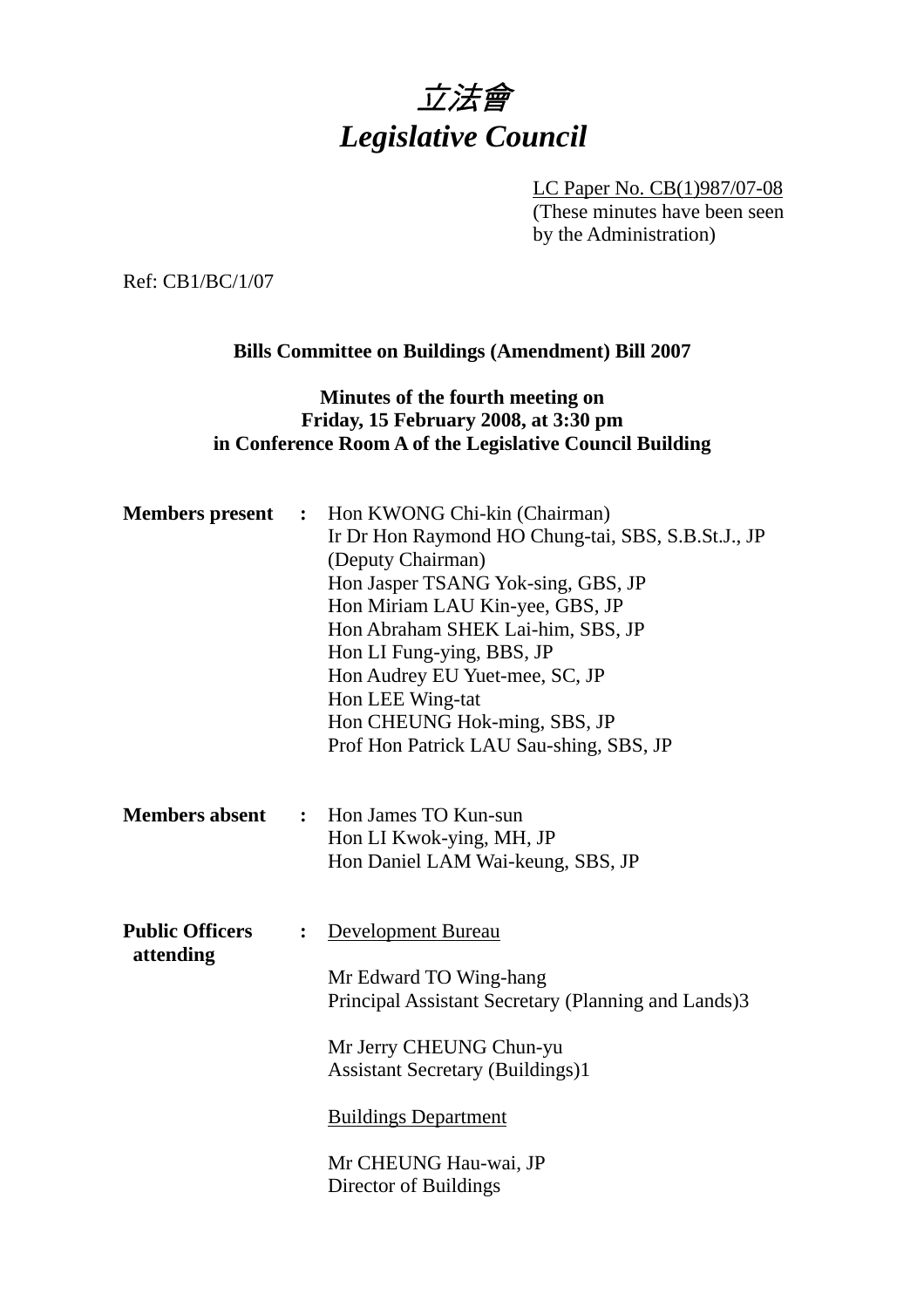|        |     |                                                      | $-2-$                                                                          |        |                                                                                                                                         |
|--------|-----|------------------------------------------------------|--------------------------------------------------------------------------------|--------|-----------------------------------------------------------------------------------------------------------------------------------------|
|        |     |                                                      | Mr LAM Siu-tong<br><b>Assistant Director (Support)</b>                         |        |                                                                                                                                         |
|        |     |                                                      | Department of Justice                                                          |        |                                                                                                                                         |
|        |     |                                                      | Mr Allen LAI Kai-pang<br><b>Senior Government Counsel</b>                      |        |                                                                                                                                         |
|        |     |                                                      | Ms Carmen CHU Ying-hung<br><b>Senior Government Counsel</b>                    |        |                                                                                                                                         |
|        |     | <b>Clerk in attendance:</b>                          | Ms YUE Tin-po<br>Chief Council Secretary (1)3                                  |        |                                                                                                                                         |
|        |     | <b>Staff in attendance:</b>                          | Miss Monna LAI<br><b>Assistant Legal Adviser 7</b>                             |        |                                                                                                                                         |
|        |     |                                                      | Ms Guy YIP<br>Senior Council Secretary (1)5                                    |        |                                                                                                                                         |
| Action | I.  |                                                      | <b>Confirmation of minutes of meeting</b><br>(LC Paper No. CB(1)784/07-08      |        | -- Minutes of meeting on 22 January<br>2008)                                                                                            |
|        |     |                                                      |                                                                                |        | The minutes of the meeting held on 22 January 2008 were confirmed.                                                                      |
|        | II. |                                                      | <b>Meeting with the Administration</b><br>(LC Paper No. $CB(1)785/07-08(01)$ ) |        | -- Administration's<br>response<br>to<br>raised<br>the<br>issues<br><b>Bills</b><br>at<br>Committee<br>meeting<br>on<br>22 January 2008 |
|        |     |                                                      | LC Paper No. $CB(1)785/07-08(02)$                                              | $\sim$ | Administration's<br>response<br>to<br>submitted<br>by<br>views<br>various<br>organizations on the Buildings<br>(Amendment) Bill 2007    |
|        |     |                                                      | LC Paper No. $CB(1)785/07-08(03)$                                              |        | -- Letter dated 11 February 2008 to<br>the Development Bureau                                                                           |
|        |     | Other relevant papers<br>LC Paper No. CB(3)173/07-08 |                                                                                |        | The Bill                                                                                                                                |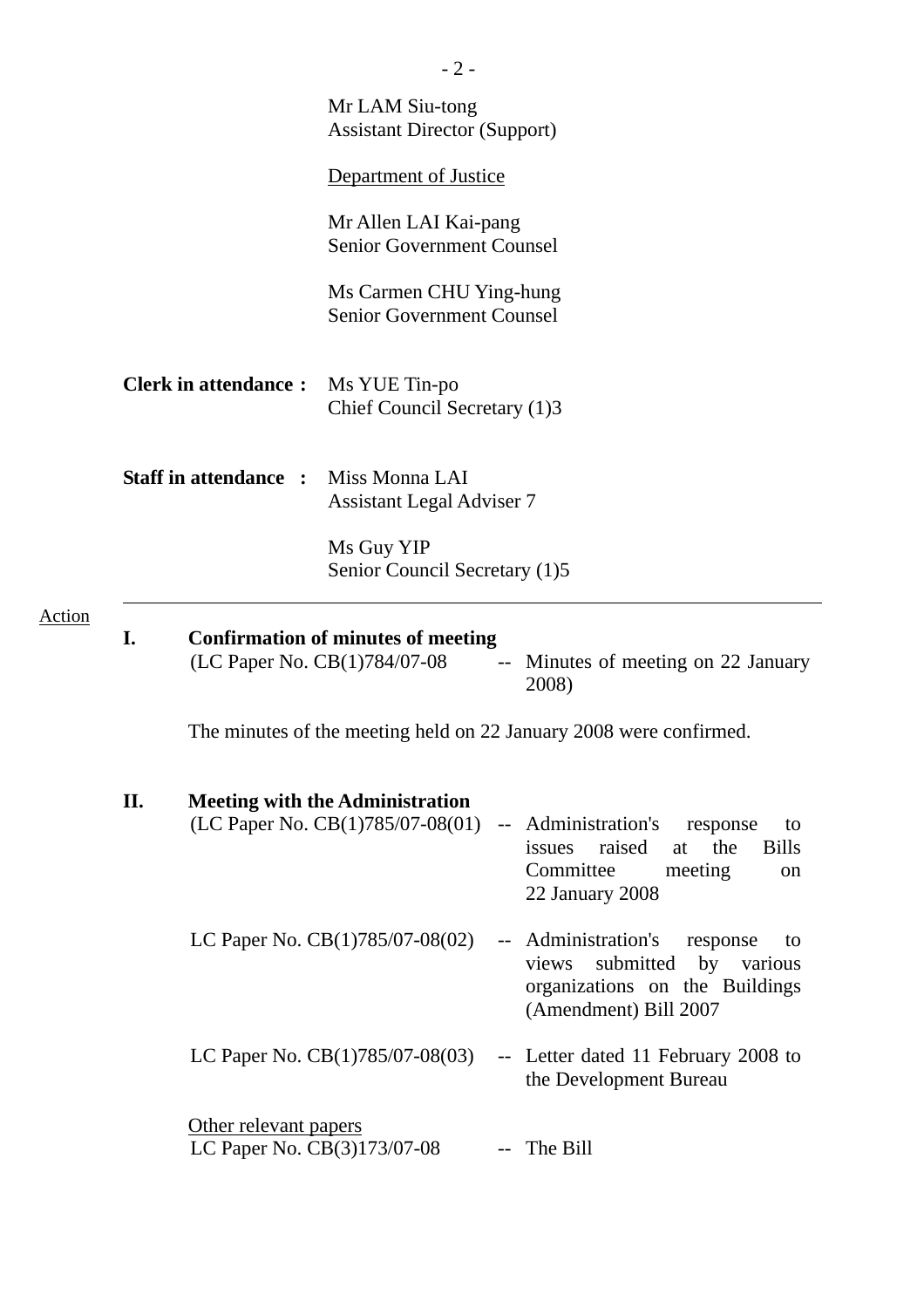| LC Paper No. $CB(1)473/07-08(01)$ | -- Marked-up copy of the Bill<br>prepared by the Legal Service<br>Division                                       |
|-----------------------------------|------------------------------------------------------------------------------------------------------------------|
| Ref: DEVB(PL-B) 30/30/120         | -- The Legislative Council Brief on<br>"Buildings (Amendment) Bill<br>2007" issued by the Development<br>Bureau) |

2. The Bills Committee deliberated (Index of proceedings attached at **Appendix**).

Admin 3. The Administration was requested to provide the following information:

- (a) whether and how registered minor works contractors (RMWCs), in particular the self-employed workers who would be allowed to register as Class III RMWCs, would be required to comply with the provisions of the Construction Sites (Safety) Regulations (Cap. 59, Sub. Leg. I) and Factories and Industrial Undertakings Ordinance (Cap. 59), and if yes, measures to help them to comply with the law;
- (b) response to the view expressed by the Hong Kong Institute of Surveyors (HKIS) on the appointment of registered geotechnical engineers for some Class I minor works (LC Paper No.  $CB(1)785/07-08(02)$  Part A(II) 2.5(a)) after consulting the Hong Kong Institute of Architects, the Hong Kong Institute of Structural Engineers and HKIS;
- (c) response to members' view that works which required the issuance of occupation permits should not be classified as minor works (LC Paper No. CB(1)785/07-08(02) Part A(II) 2.5(b)); and
- (d) whether the drafting of the proposed section 41(3)(b) of the Bill should be improved to more clearly reflect the policy intent of the Administration (LC Paper No. CB(1)785/07-08(02) Part A(II) 2.5(d)).

(*Post-meeting note*: The Administration's paper in respect of (a) and interim reply to (b), (c) and (d) above has been circulated to members vide LC Paper No. CB(1)982/07-08(01) on 5 March 2008.)

#### Date of next meeting

4. The Chairman reminded members that the fifth meeting of the Bills Committee would be held on Tuesday, 26 February 2008 at 10:45 am to continue discussion on the Administration's response to deputations' views. Subject to the progress of the discussion, the Bills Committee might proceed to commence clause-by-clause examination of the Bill. Members agreed.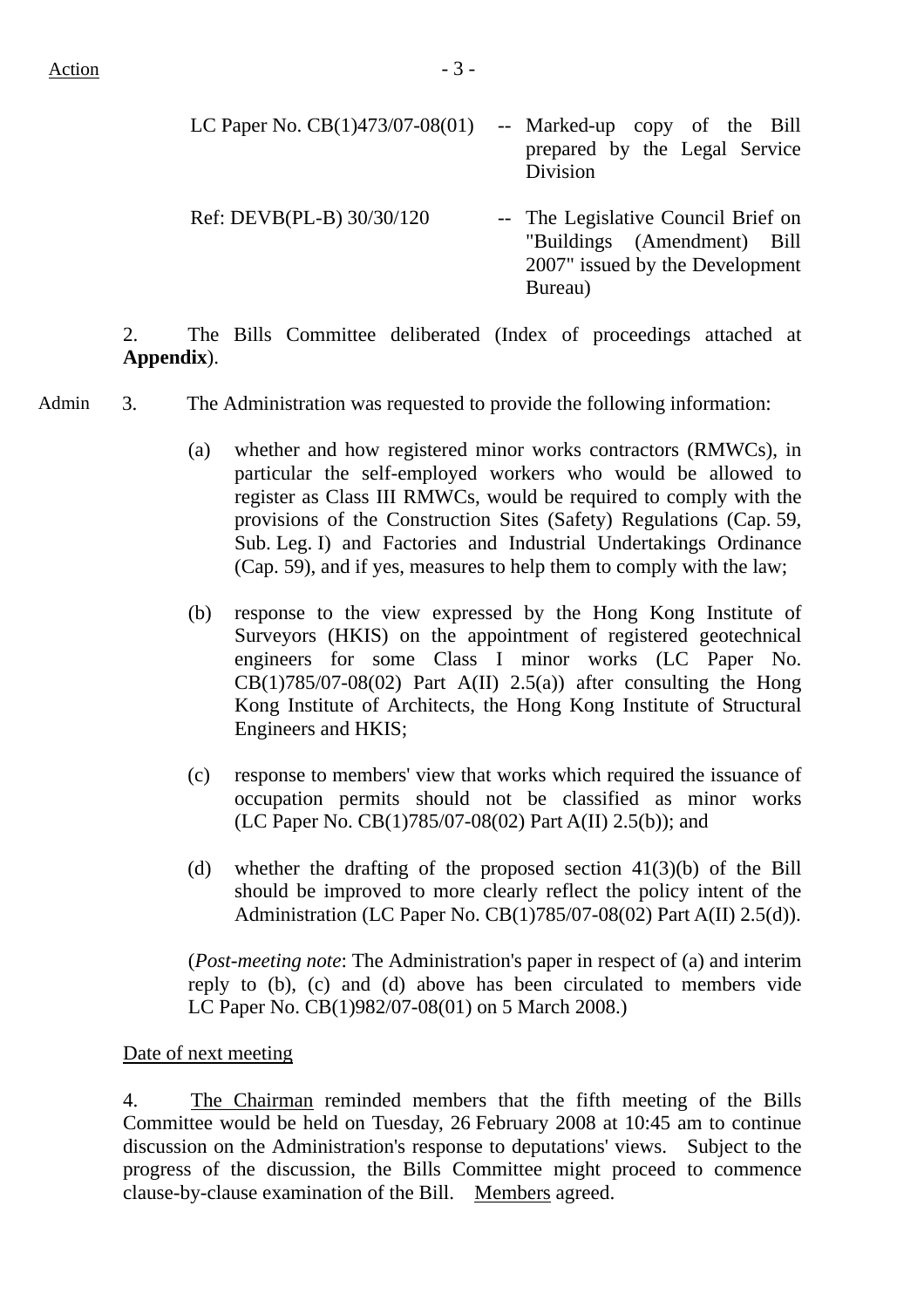# **III. Any other business**

5. There being no other business, the meeting ended at 4:55 pm.

Council Business Division 1 Legislative Council Secretariat 6 March 2008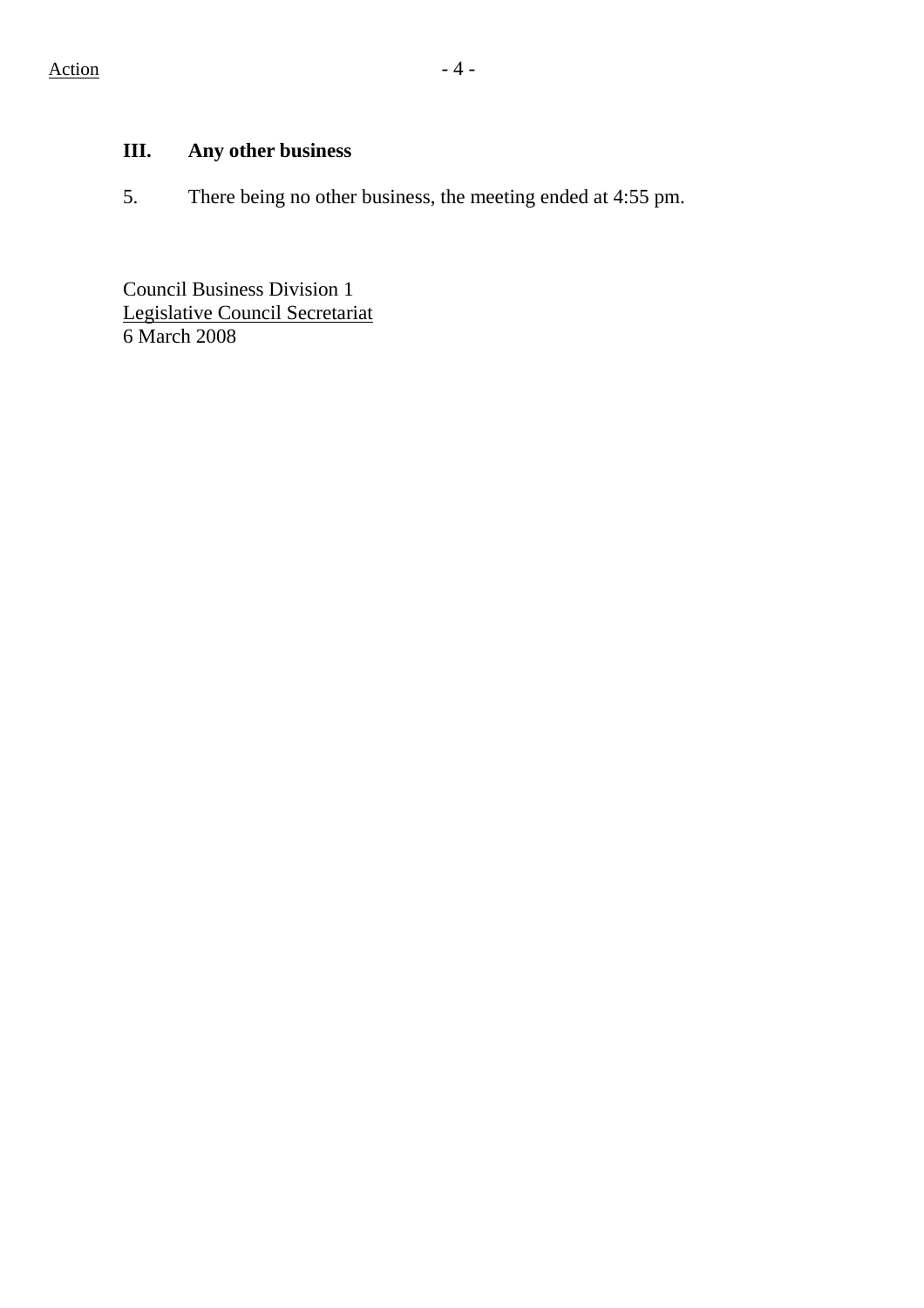#### **Proceedings of the fourth meeting of the Bills Committee on Buildings (Amendment) Bill 2007 on Friday, 15 February 2008, at 3:30 pm in Conference Room A of the Legislative Council Building**

| <b>Time</b><br>marker | <b>Speaker</b>                                                                                                                   | Subject(s)                                                                                                                                                                                                                                                                                                                                                                                                                                                                                                                                                                                                                                                                                                                                                                                                                                     | <b>Action</b><br>required                                                                               |
|-----------------------|----------------------------------------------------------------------------------------------------------------------------------|------------------------------------------------------------------------------------------------------------------------------------------------------------------------------------------------------------------------------------------------------------------------------------------------------------------------------------------------------------------------------------------------------------------------------------------------------------------------------------------------------------------------------------------------------------------------------------------------------------------------------------------------------------------------------------------------------------------------------------------------------------------------------------------------------------------------------------------------|---------------------------------------------------------------------------------------------------------|
| $000143 -$<br>000204  | Chairman                                                                                                                         | Confirmation of the minutes of the second meeting<br>22<br>January<br>2008<br>(LC)<br>Paper<br>No.<br>on<br>CB(1)784/07-08).                                                                                                                                                                                                                                                                                                                                                                                                                                                                                                                                                                                                                                                                                                                   |                                                                                                         |
| $000205 -$<br>001914  | Chairman<br>Administration<br>Ms LI Fung-ying<br>Ir Dr Raymond HO<br>Prof Patrick LAU<br><b>Assistant Legal</b><br>Adviser (ALA) | Administration's<br>The<br>the<br><b>Bills</b><br>response<br>to<br>Committee's enquiries at the meeting on 22 January<br>2008<br>(LC Paper No. $CB(1)785/07-08(01)$ )<br>Discussion on the legislative framework<br>(a)<br>provided under the Construction Sites (Safety)<br>Regulations (Cap. 59, Sub. Leg. I) (CS(S)R)<br>and the Factories and Industrial Undertakings<br>Ordinance (Cap. 59) (FIUO)<br>and<br>their<br>applicability to the proposed minor works<br>control system.<br>(b) Ir Dr Raymond HO's suggestion that the<br>Administration's written information in respect<br>of the requirement to comply with the<br>provisions of the CS(S)R and the FIUO should<br>be carefully studied during the clause-by-clause<br>examination of the Bill.                                                                             | The<br>Administration to<br>take<br>action<br>as<br>stated<br>in<br>paragraph $3(a)$ of<br>the minutes. |
| $001915 -$<br>003247  | Chairman<br>Administration<br>Ir Dr Raymond HO<br>Ms LI Fung-ying                                                                | The Administration's response to deputations' views<br>on the proposed minor works control system raised<br>at the meeting on 26 January 2008<br>(LC Paper No. CB(1)785/07-08(02))<br>Part A(II) 2.3 - Hong Kong Bar Association's view<br>on exempted buildings works<br>The Administration's advice that the list of<br>(a)<br>designated exempted building works would be<br>promulgated in the relevant Regulation.<br>Тo<br>facilitate the Bills Committee's scrutiny, the<br>Administration would provide the relevant<br>provisions of the proposed regulations on<br>minor works relating to the registration<br>operation procedures<br>requirements,<br>and<br>designation of minor works items etc, as far as<br>possible.<br>Members' concern that the relevant trades and<br>(b)<br>the public should be fully consulted and well |                                                                                                         |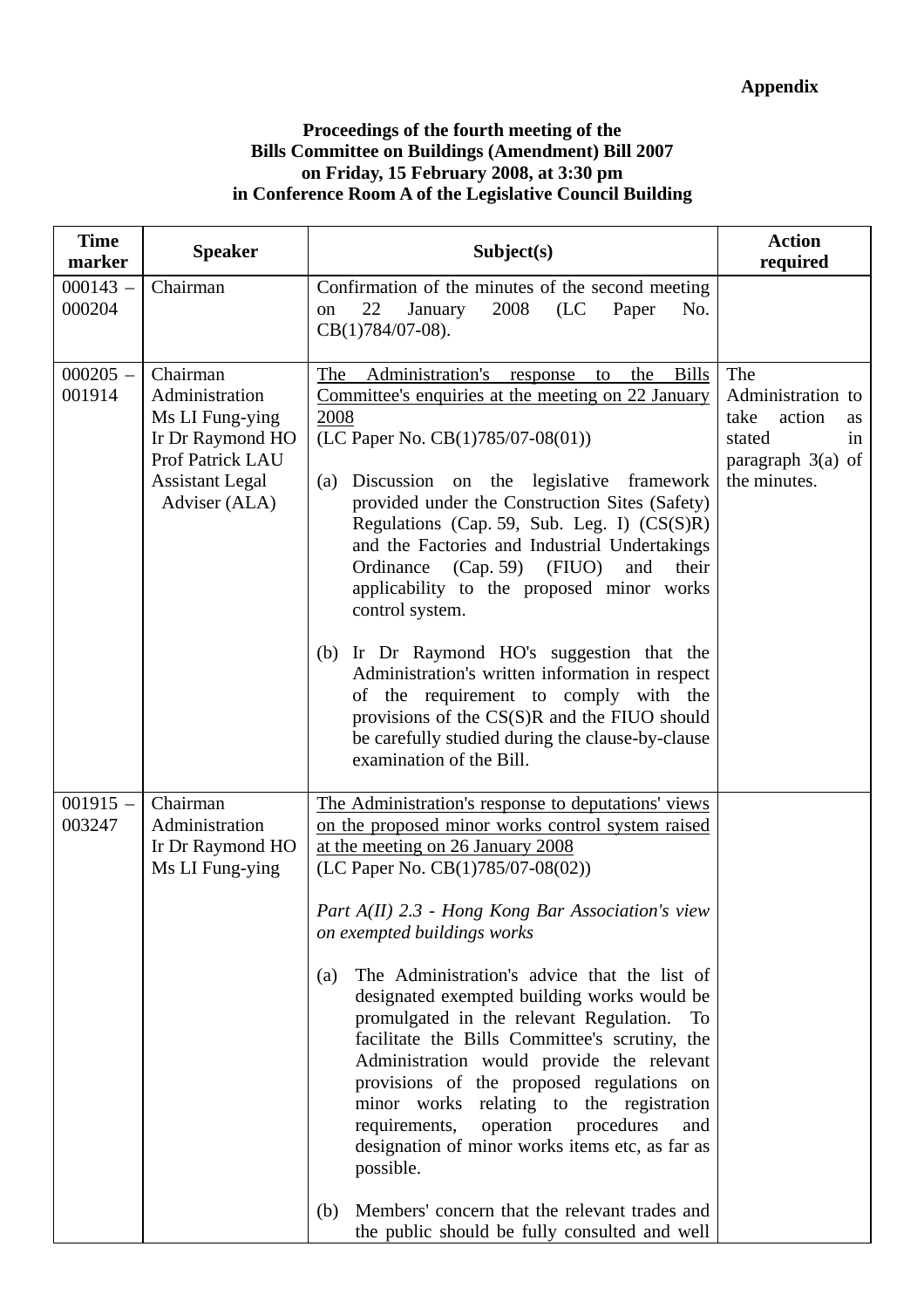| <b>Time</b><br>marker | <b>Speaker</b>                                                                        | Subject(s)                                                                                                                                                                                                                                                                                                                                                                                                                                                                                          | <b>Action</b><br>required                                                                               |
|-----------------------|---------------------------------------------------------------------------------------|-----------------------------------------------------------------------------------------------------------------------------------------------------------------------------------------------------------------------------------------------------------------------------------------------------------------------------------------------------------------------------------------------------------------------------------------------------------------------------------------------------|---------------------------------------------------------------------------------------------------------|
|                       |                                                                                       | informed of the changes to be brought about by<br>the proposed minor works system and the<br>obligations for compliance on the part of the<br>practitioners and the public.                                                                                                                                                                                                                                                                                                                         |                                                                                                         |
|                       |                                                                                       | The Administration's advice that relevant<br>(c)<br>trades had been and would continue to be<br>consulted. For example, a meeting had been<br>convened between the Administration and the<br>plumbing industry on 2 February 2008 to<br>plumbers'<br>about<br>address<br>concern<br>their<br>registration as RMWCs in future.<br>Moreover,<br>extensive publicity programmes to raise public<br>awareness would be conducted before the<br>proposed minor works control system became<br>effective. |                                                                                                         |
|                       |                                                                                       | Ir Dr Raymond HO's suggestion that flexibility<br>(d)<br>should be allowed for inclusion of new minor<br>works and designated exempted works items in<br>the Regulation or codes of practice from time<br>to time.                                                                                                                                                                                                                                                                                  |                                                                                                         |
| $003248 -$<br>004039  | Chairman<br>Administration<br>Ir Dr Raymond HO<br><b>Prof Patrick LAU</b>             | Part $A(II)$ 2.5(a) - HKIS' view on the appointment of<br>registered geotechnical engineers (RGEs) for minor<br>works<br>Discussion on whether works that would require the                                                                                                                                                                                                                                                                                                                         | The<br>Administration to<br>action<br>take<br><b>as</b><br>stated<br>1n<br>paragraph $3(b)$ of          |
|                       |                                                                                       | appointment of RGEs should be classified as minor<br>works.                                                                                                                                                                                                                                                                                                                                                                                                                                         | the minutes.                                                                                            |
| $004040 -$<br>004604  | Chairman<br>Administration<br>Prof Patrick LAU<br>Mr Abraham SHEK<br>Ir Dr Raymond HO | Part $A(II)$ 2.5(b) - HKIS' view that works which<br>would result in a new building should not be<br>classified as minor works<br>In relation to the Administration's response,<br>members' view that works which required the<br>issuance of occupation permits should not be<br>classified as minor works.                                                                                                                                                                                        | The<br>Administration to<br>action<br>take<br>as<br>stated<br>in<br>paragraph $3(c)$ of<br>the minutes. |
| $004605 -$<br>005239  | Chairman<br>Administration<br>Prof Patrick LAU<br>Ir Dr Raymond HO                    | Part $A(II)$ 2.5(d) - HKIS' request for clarification of<br>the new criteria that building works which did not<br>"bear any imposed load or dead load other than<br>that due to their own weight" might be exempted<br>from the statutory control of the BO                                                                                                                                                                                                                                         | The<br>Administration to<br>take<br>action<br>as<br>stated<br>in<br>paragraph $3(d)$ of<br>the minutes. |
|                       |                                                                                       | Members considered that certain exempted works,<br>such as the installation of hanging cabinets or<br>hanging rails within buildings, would likely be<br>required to bear imposed load. The drafting of the                                                                                                                                                                                                                                                                                         |                                                                                                         |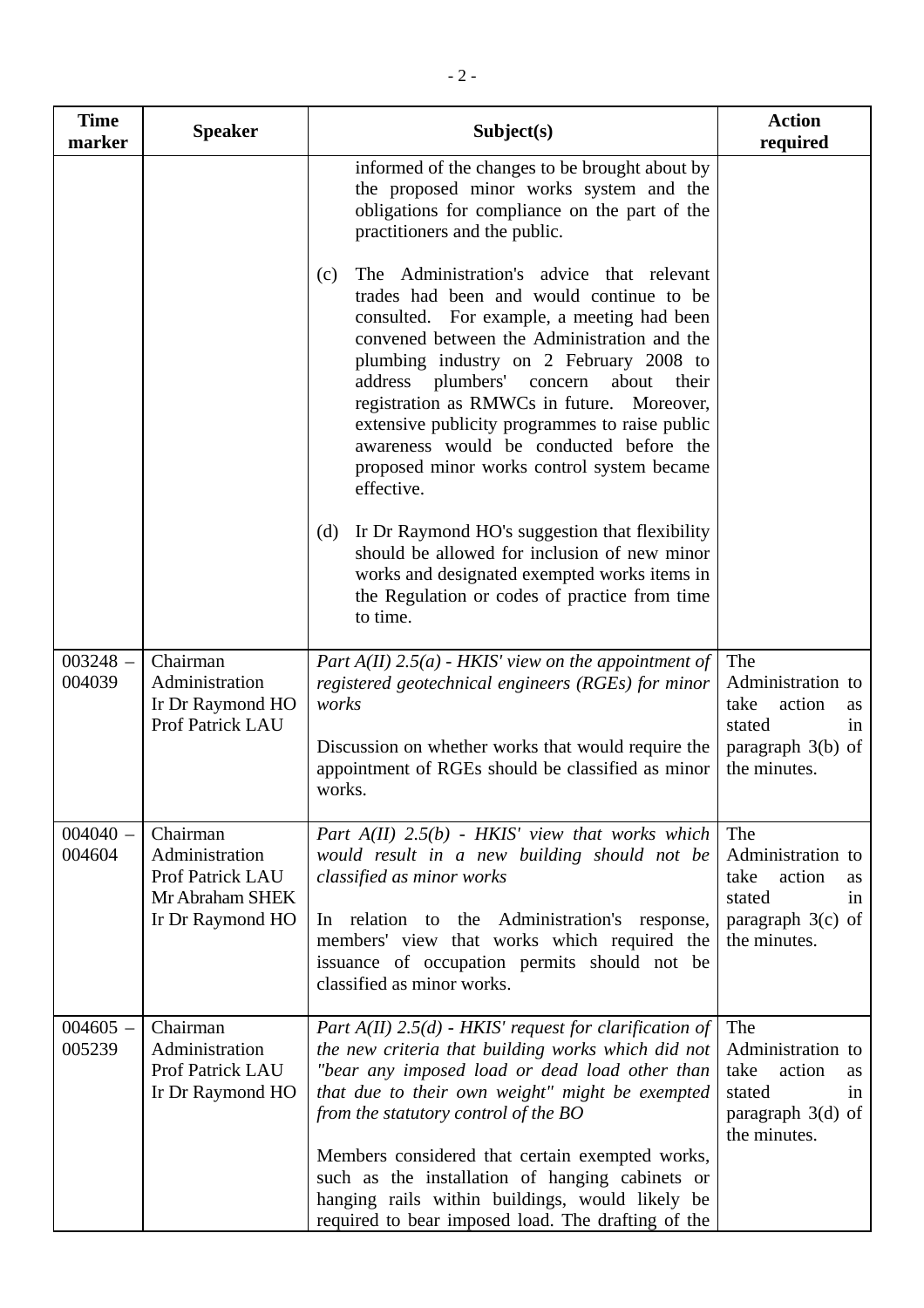| <b>Time</b><br>marker | <b>Speaker</b>                                                                                            | Subject(s)                                                                                                                                                                                                                                                                                                                                                                                                                                                                                                                                                                                                                                                                                                                                                                                                                                                                                                                                                                                                                                                                                                                                                                                                                                                                                                                                                                                                                                                                                                                                                                                                                                                                                                                                                                                                                                                                                                                                                                                                                                                                                                         | <b>Action</b><br>required |
|-----------------------|-----------------------------------------------------------------------------------------------------------|--------------------------------------------------------------------------------------------------------------------------------------------------------------------------------------------------------------------------------------------------------------------------------------------------------------------------------------------------------------------------------------------------------------------------------------------------------------------------------------------------------------------------------------------------------------------------------------------------------------------------------------------------------------------------------------------------------------------------------------------------------------------------------------------------------------------------------------------------------------------------------------------------------------------------------------------------------------------------------------------------------------------------------------------------------------------------------------------------------------------------------------------------------------------------------------------------------------------------------------------------------------------------------------------------------------------------------------------------------------------------------------------------------------------------------------------------------------------------------------------------------------------------------------------------------------------------------------------------------------------------------------------------------------------------------------------------------------------------------------------------------------------------------------------------------------------------------------------------------------------------------------------------------------------------------------------------------------------------------------------------------------------------------------------------------------------------------------------------------------------|---------------------------|
|                       |                                                                                                           | proposed section $41(3)(b)$ of the Bill could not<br>clearly reflect the policy intent of exempting such<br>works from the statutory control of the BO.                                                                                                                                                                                                                                                                                                                                                                                                                                                                                                                                                                                                                                                                                                                                                                                                                                                                                                                                                                                                                                                                                                                                                                                                                                                                                                                                                                                                                                                                                                                                                                                                                                                                                                                                                                                                                                                                                                                                                            |                           |
| $005240 -$<br>012554  | Chairman<br>Administration<br><b>ALA</b><br>Ms Miriam LAU<br>Ms LI Fung-ying<br>Mr Abraham<br><b>SHEK</b> | Part A(II) 2.7 - Hong Kong Water<br>Works<br>Professionals Association's view on the registration<br>of licensed plumbers as RMWCs<br>Administration's<br>advice<br>The<br>that<br>the<br>(a)<br>qualification<br>requirements<br>of<br>licensed<br>plumbers who might apply for registration as<br>RMWCs<br>had<br>clarified<br>been<br>with<br>the<br>deputation.<br>ALA's query as to why licensed plumbers who<br>(b)<br>might apply for registration as RMWCs on an<br>individual basis would be required to attend a<br>one-day top-up course before registration while<br>those who might apply on a firm basis would<br>not be required to attend such a course.<br>The Administration's advice that practitioners<br>(c)<br>who might apply for registration as Class III<br>RMWCs operating as individuals would be<br>required to prove their formal qualification<br>and/or relevant experience. In addition, they<br>would be required to attend a top-up course to<br>themselves<br>apprise<br>of<br>the<br>statutory<br>requirements and basic safety issues of the<br>relevant minor works. For practitioners who<br>might apply for registration as RMWCs<br>operating as firms, their applications would be<br>assessed based on their representatives' formal<br>and/or relevant experience,<br>qualification<br>comprehension of the statutory requirements,<br>as well as professional experience in the<br>supervision<br>management<br>and<br>of<br>works<br>The regulation framework for<br>projects.<br>firm-based RMWCs would be the same as that<br>adopted for the regulation of other firm-based<br>contractors, such as the registered general<br>building contractors, under the extant BO.<br>Registered contractors found in breach of the<br>BO would be subject to legal sanctions which<br>ranged from the imposition of a financial<br>penalty to revocation of their licence.<br>Ms Miriam LAU's concern that while not all<br>(d)<br>RMWCs would be required to attend top-up<br>courses, there was inadequate assurance that<br>minor works would be undertaken by trained |                           |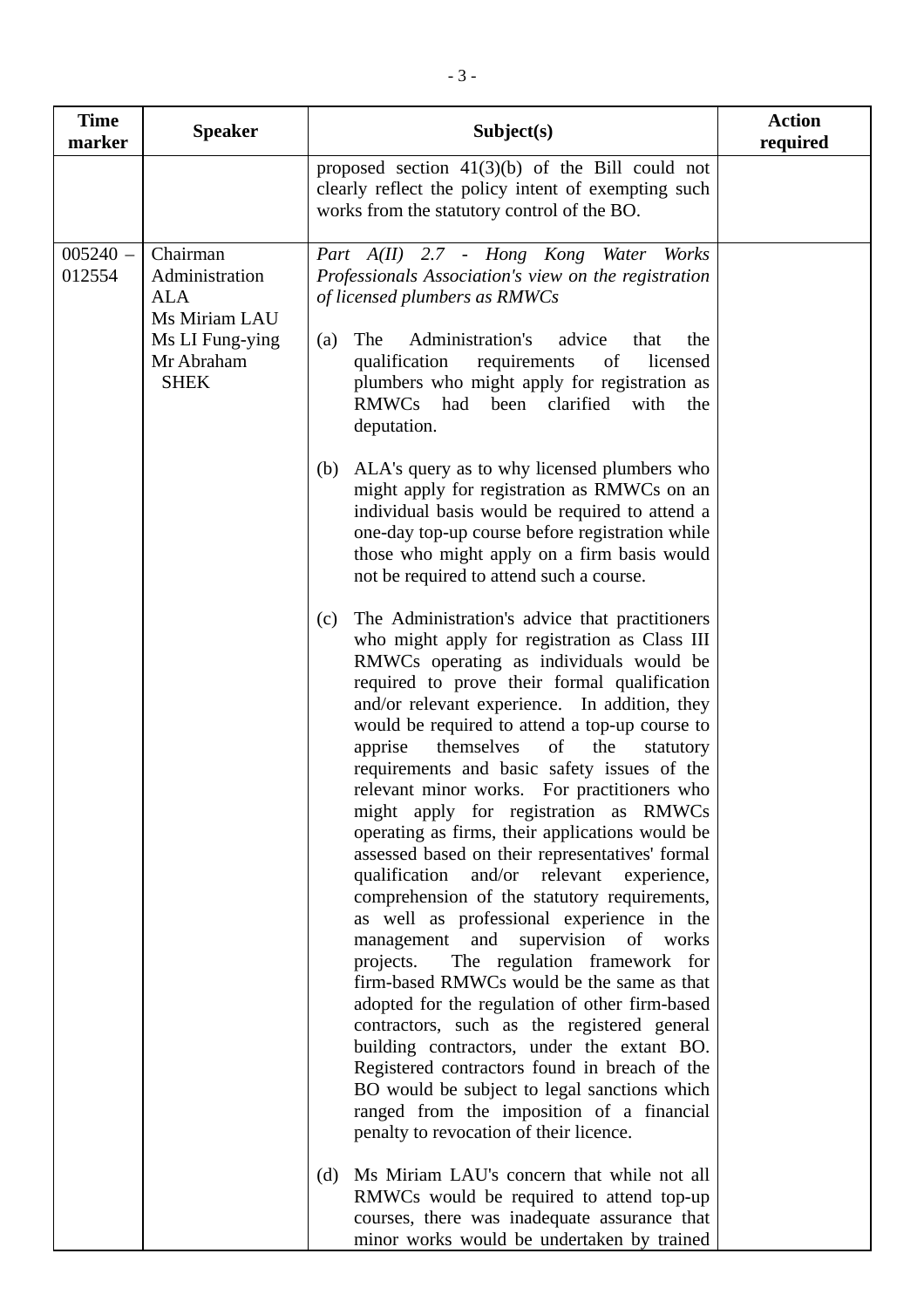| <b>Time</b><br>marker | <b>Speaker</b> | Subject(s)                                                                                                                                                                                                                                                                                                                                                                                                                                                                                                                                                                                              | <b>Action</b><br>required |
|-----------------------|----------------|---------------------------------------------------------------------------------------------------------------------------------------------------------------------------------------------------------------------------------------------------------------------------------------------------------------------------------------------------------------------------------------------------------------------------------------------------------------------------------------------------------------------------------------------------------------------------------------------------------|---------------------------|
|                       |                | and qualified workers in future. This would<br>defeat the purpose of introducing the proposed<br>control regime which was intended for<br>enhancing building safety.                                                                                                                                                                                                                                                                                                                                                                                                                                    |                           |
|                       |                | The Administration's advice that on one hand,<br>(e)<br>the BO had provided for the regulation of<br>firm-based contractors whereby technical<br>directors and authorized signatories were<br>required to supervise and coordinate building<br>works.<br>On the other hand, statutory<br>requirements for the employment of trained<br>were provided for under<br>workers<br>the<br>Construction Workers Registration Ordinance<br>(CWRO) (Cap. 583) whereby construction<br>workers were required to register according to<br>their specific areas of expertise for undertaking<br>construction works. |                           |
|                       |                | Ms LI Fung-ying's request for clarification on<br>(f)<br>whether practitioners would be required to<br>register under the CWRO before<br>their<br>application for registration as RMWCs.                                                                                                                                                                                                                                                                                                                                                                                                                |                           |
|                       |                | The Administration's advice that workers<br>(g)<br>"construction<br>conducting<br>works"<br>in<br>"construction sites" were required to register<br>under the CWRO.                                                                                                                                                                                                                                                                                                                                                                                                                                     |                           |
|                       |                | (h) ALA's concern that:                                                                                                                                                                                                                                                                                                                                                                                                                                                                                                                                                                                 |                           |
|                       |                | the registration requirements for Classes<br>(i)<br>I, II and III RMWCs had not been clearly<br>specified; and                                                                                                                                                                                                                                                                                                                                                                                                                                                                                          |                           |
|                       |                | while the BO only regulated contractors<br>(ii)<br>but not workers, there would be leeway<br>for firm-based and individual-based<br>RMWCs to employ unqualified persons<br>to carry out minor works.                                                                                                                                                                                                                                                                                                                                                                                                    |                           |
|                       |                | The Administration's advice that:<br>(i)                                                                                                                                                                                                                                                                                                                                                                                                                                                                                                                                                                |                           |
|                       |                | registration<br>requirements<br>for<br>(i)<br>the<br>RMWCs would be specified in the<br>relevant Regulation; and                                                                                                                                                                                                                                                                                                                                                                                                                                                                                        |                           |
|                       |                | RMWCs would be required to employ<br>(ii)<br>registered workers to conduct minor<br>works falling within the definition of<br>"construction works" in "construction                                                                                                                                                                                                                                                                                                                                                                                                                                     |                           |